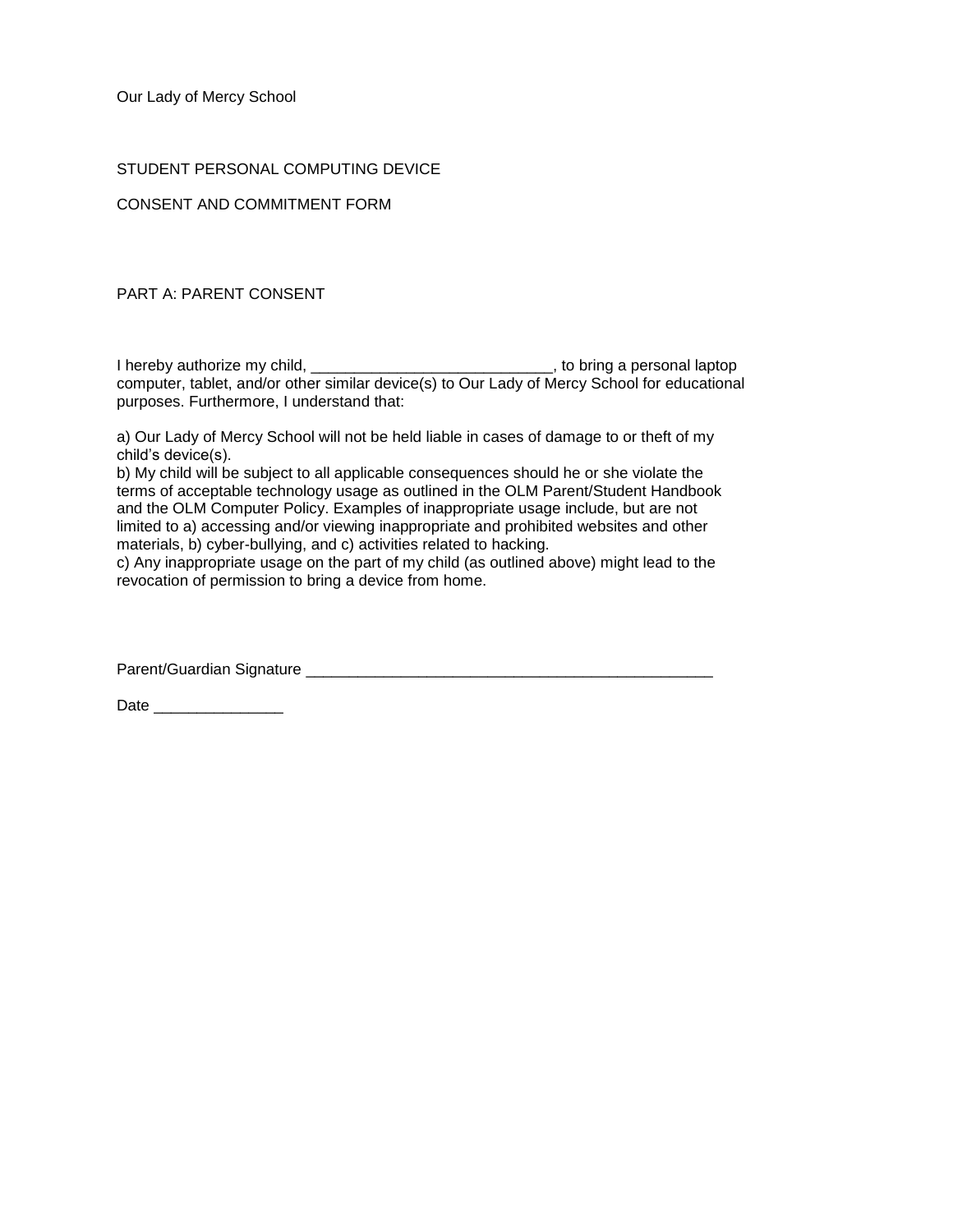## PART B: STUDENT COMMITMENT

I, \_\_\_\_\_\_\_\_\_\_\_\_\_\_\_\_\_\_\_\_\_\_\_\_\_\_\_\_\_\_\_\_\_\_\_, hereby pledge to use my personal computing device(s) in accordance with the terms of acceptable technology usage as outlined in the OLM Parent/Student Handbook and the OLM Computer Policy. I understand that any violation of these terms might result in the revocation of my permission to bring a device from home, in addition to other consequences specified in the documents cited above. Lastly, I am aware that I must register my device(s) with the IT Department in order to connect to the school wireless network.

Student Signature \_\_\_\_\_\_\_\_\_\_\_\_\_\_\_\_\_\_\_\_\_\_\_\_\_\_\_\_\_\_\_\_\_\_\_\_\_\_\_\_\_\_\_\_\_\_\_\_\_\_\_\_

Date \_\_\_\_\_\_\_\_\_\_\_\_\_\_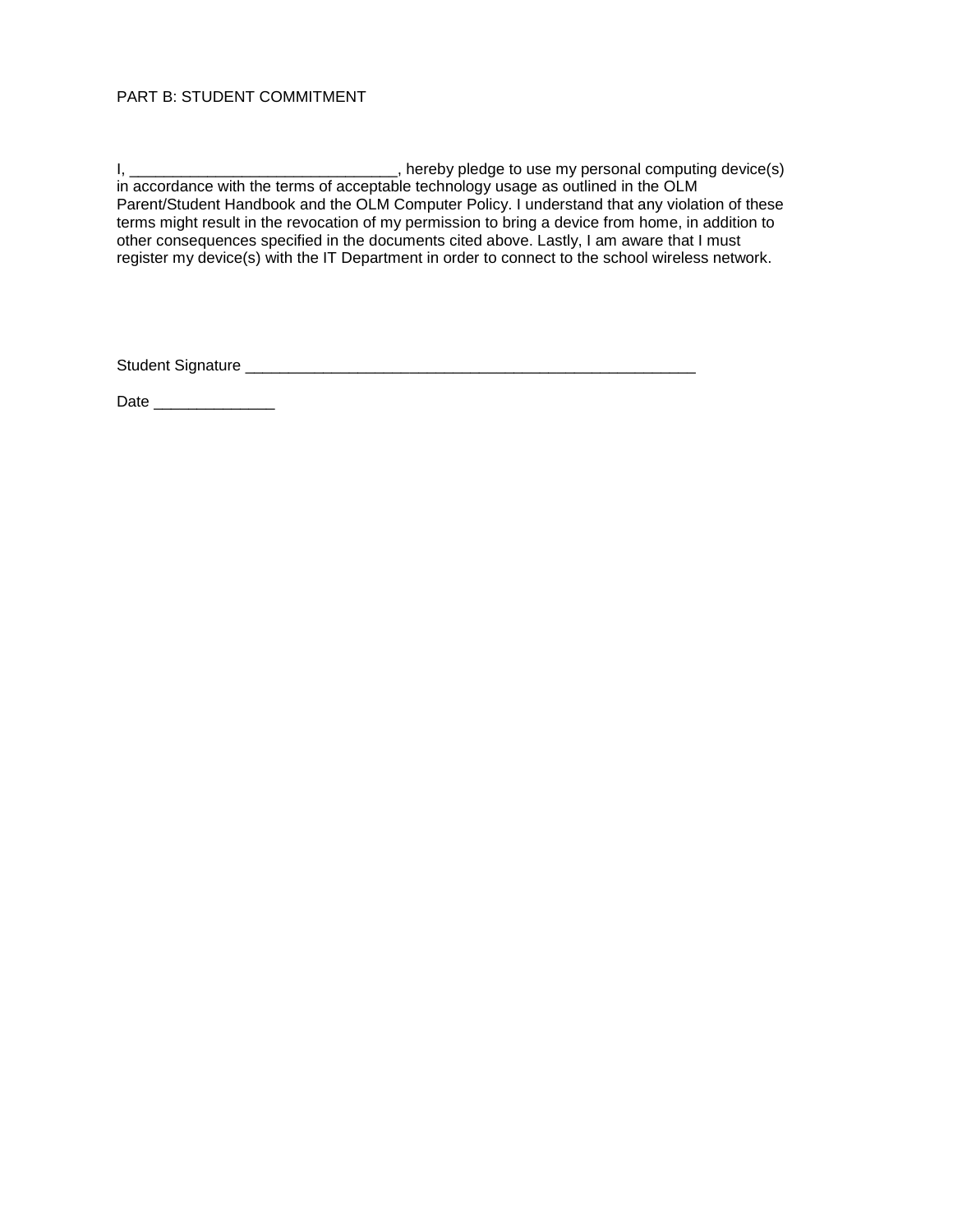## AUTORIZAÇÃO PARA USO DE LAPTOP, TABLET OU OUTRO APARELHO ELETRÔNICO PESSOAL E TERMO DE RESPONSABILIDADE

## PARTE A: AUTORIZAÇÃO DOS PAIS

Autorizo meu filho, \_\_\_\_\_\_\_\_\_\_\_\_\_\_\_\_\_\_\_\_\_\_\_\_\_\_\_\_\_\_\_\_\_\_\_\_\_\_\_\_\_, a levar seu laptop, tablet, ou outro

aparelho eletrônico similar para a escola - Our Lady of Mercy School – com propósitos educacionais. Tenho conhecimento de que:

a) A Our Lady of Mercy School não se responsabiliza por qualquer dano ou roubo do aparelho de meu filho.

b) Meu filho ficará sujeito a todas as penalidades cabíveis, caso ele infrinja os termos de uso de tecnologia como está discriminado no Manual de Pais e alunos e na Política de uso de computadores da OLM. Exemplos de uso inapropriado incluem, mas não se limitam a: 1) acessar ou visualizar sites e outros materiais proibidos e/ou impróprios; 2) bullying pela internet; 3) atividades relacionadas a hacking.

c) Qualquer uso inapropriado por parte de meu filho, (como especificado acima) pode levar à revogação da permissão para usar seu próprio aparelho na escola.

Assinatura do pai ou responsável: **example a la constantante de la constantante de la constantante de la constant** 

Data \_\_\_\_\_\_\_\_\_\_\_\_\_\_\_